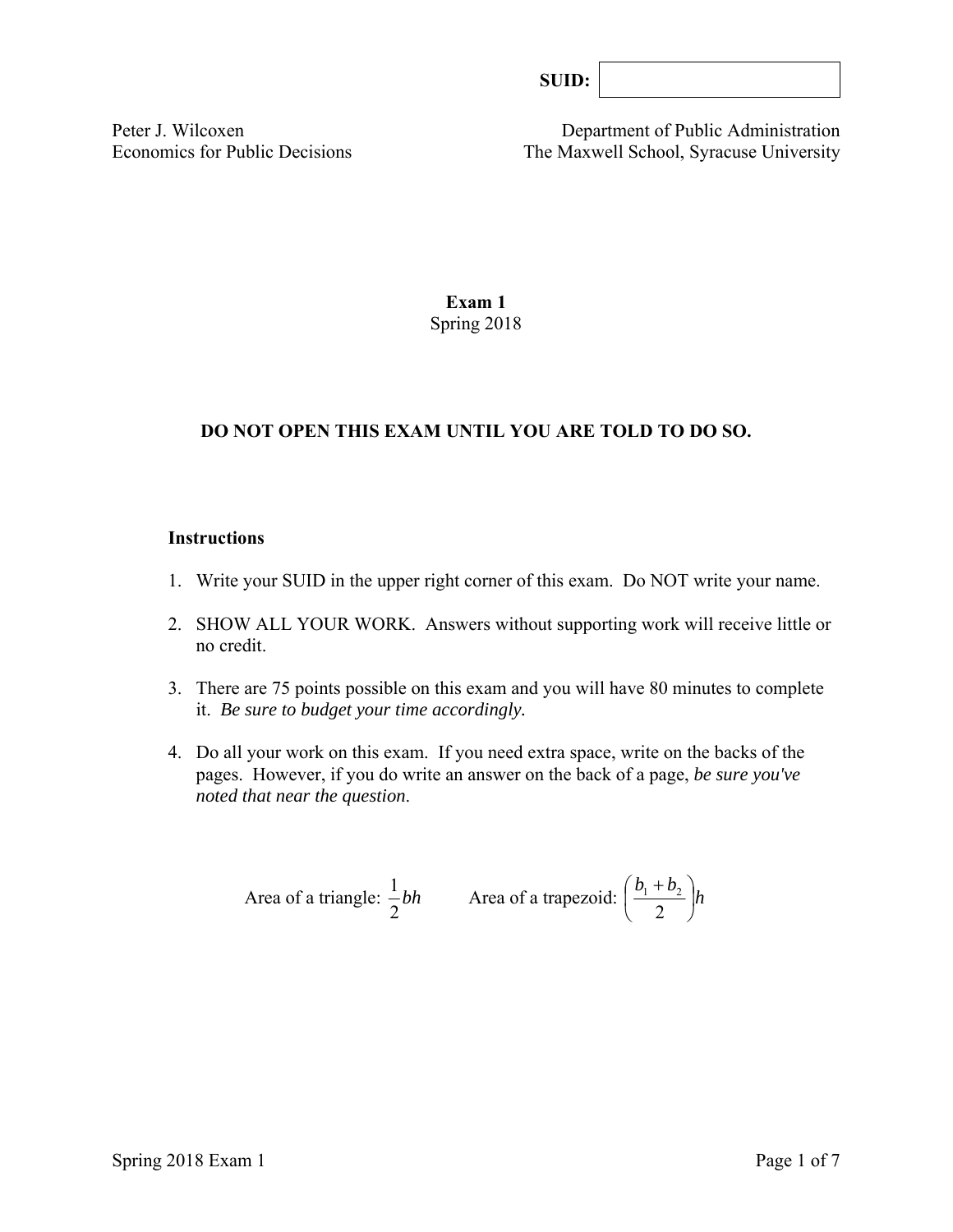## **Part 1 (30 points)**

A good is purchased by 60 households of type A and 40 households of type B, and it is produced by 20 sellers of type X. The WTP and WTA curves for an individual household or seller of each type are shown below.

| Individual A household: | $WTP_{Ai} = 450 - Q_{Ai}$                   |
|-------------------------|---------------------------------------------|
| Individual B household: | $WTP_{\text{R}i} = 600 - 2 * Q_{\text{R}i}$ |
| Individual X seller:    | $WTA_{xi} = 150 + Q_{xi}$                   |

In addition, it is known that A households each have an income of \$40,000 per year and that B households each have an income of \$100,000 per year.

(a) *15 points.* Please compute:  $\Box$  the market equilibrium price and quantity;  $\Box$  the quantity purchased by an individual A household;  $\Box$  the quantity sold by an individual X seller; and  $\square$  illustrate the market equilibrium with an appropriate graph.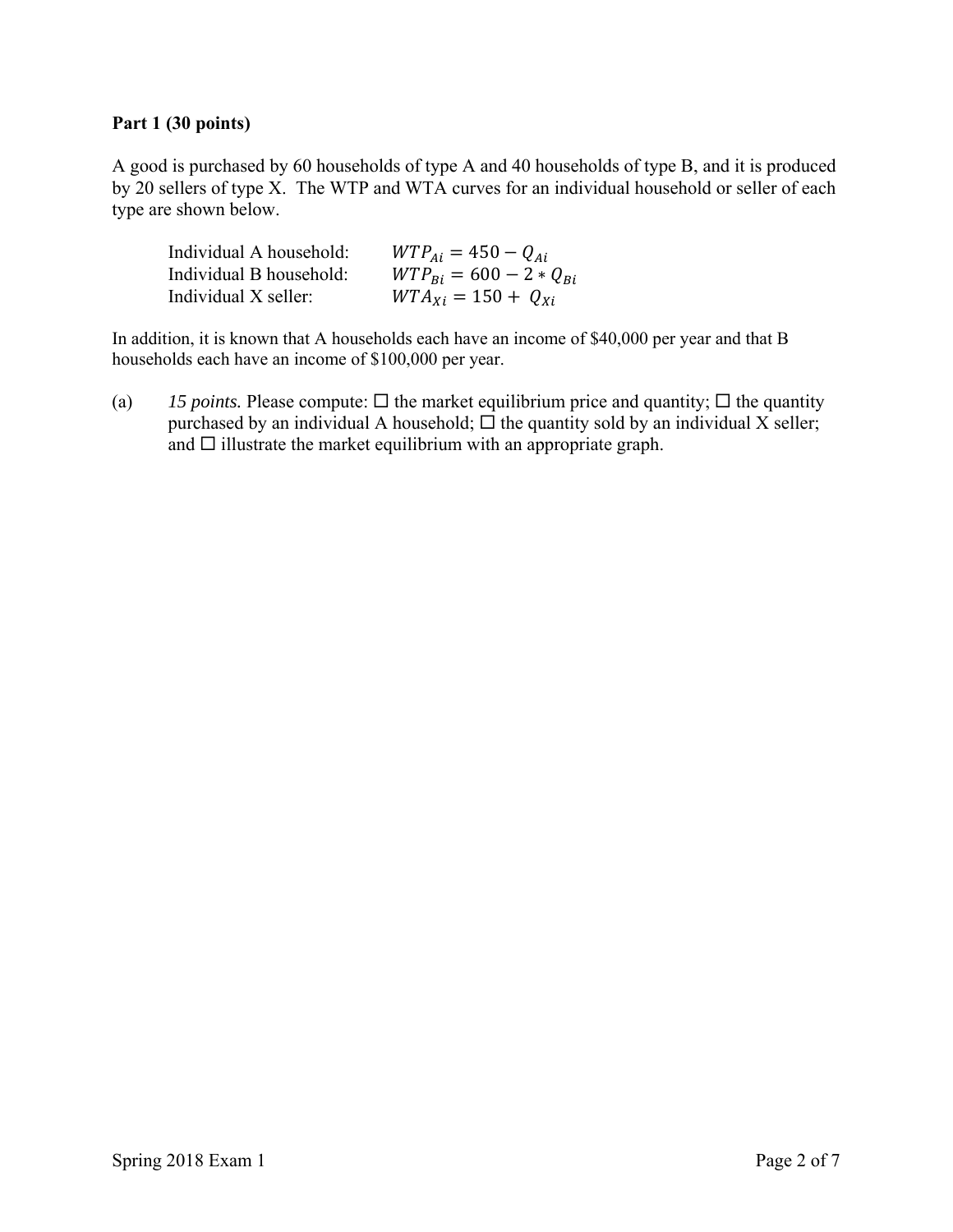#### **Part 1, continued**

Now suppose the government is considering a subsidy of \$100 on the good and would like to know if the distribution of *benefits* from the policy will be progressive or regressive. The distribution of benefits is progressive when low income households receive a relatively larger *gain* than high income households.

(b)  $15$  *points.* Please compute the following when the subsidy is imposed:  $\Box$  the new buyer and seller prices;  $\Box$  the new equilibrium market quantity;  $\Box$  the change in CS received by an individual A household;  $\Box$  the total dollar value of the subsidy received by household of each type; and  $\square$  indicate whether the subsidy is progressive or regressive, including any necessary calculations.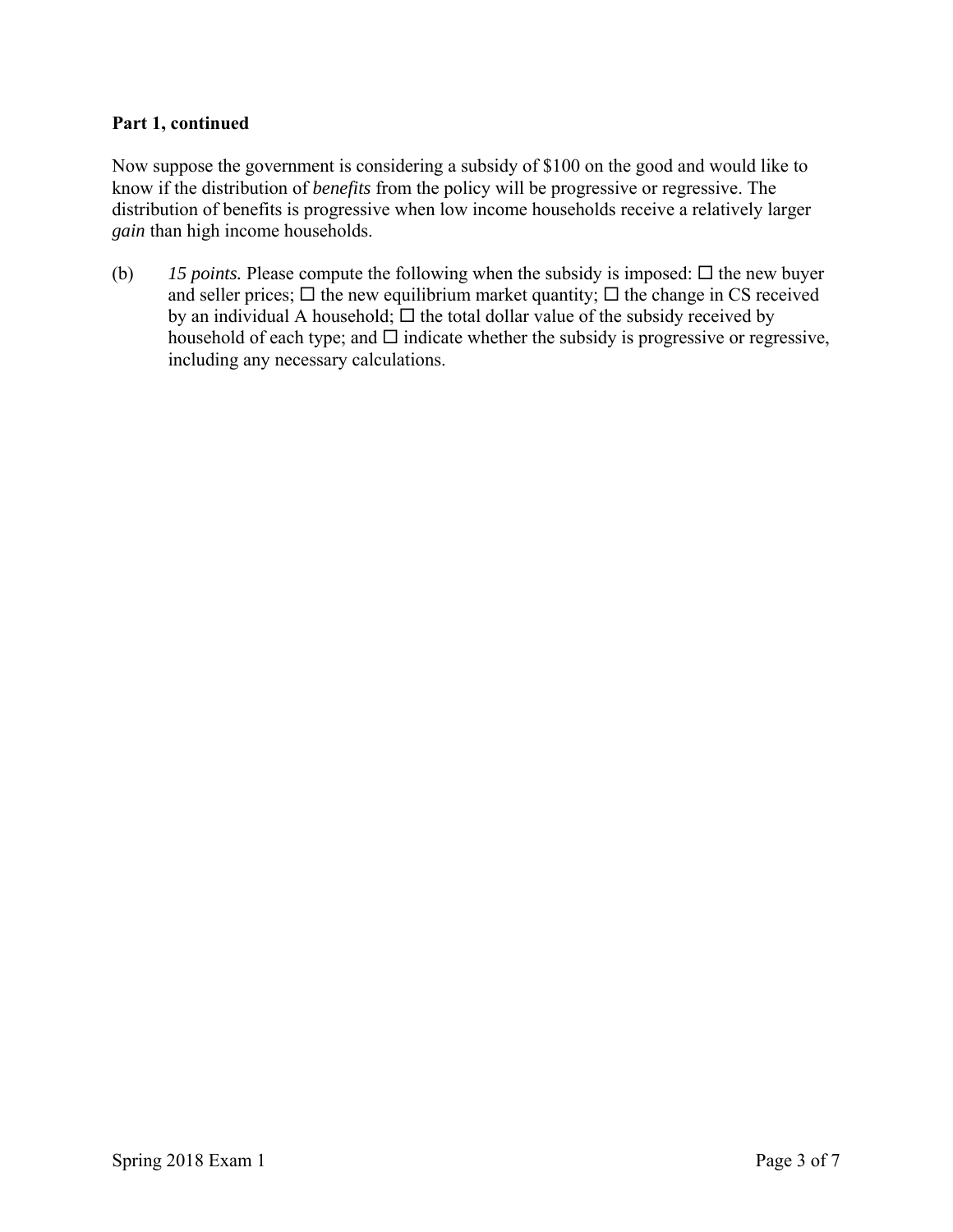# **Part 2 (15 points)**

A \$50 tariff currently applies to imports of a particular good. The market price of the good is currently \$200 (that is, with the tariff in place). A total of 2000 units are being consumed and the elasticity of demand is known to be -2. Domestic firms are supplying 1000 units and the elasticity of supply by domestic producers is known to be 2. Foreign suppliers are known to have a perfectly elastic supply curve with a WTA that will need to be deduced from the information above.

(a) *15 points*. The government is considering removing the tariff. Please determine the following:  $\Box$  the WTA for foreign suppliers;  $\Box$  the new market price after the tariff is removed;  $\Box$  the new total quantity consumed;  $\Box$  the new quantity produced by domestic firms;  $\Box$  the new quantity produced by foreign firms;  $\Box$  the change in CS;  $\Box$  the change in the domestic firm's PS;  $\Box$  the change in the government's revenue; and  $\Box$  the overall change in SS from removing the tariff.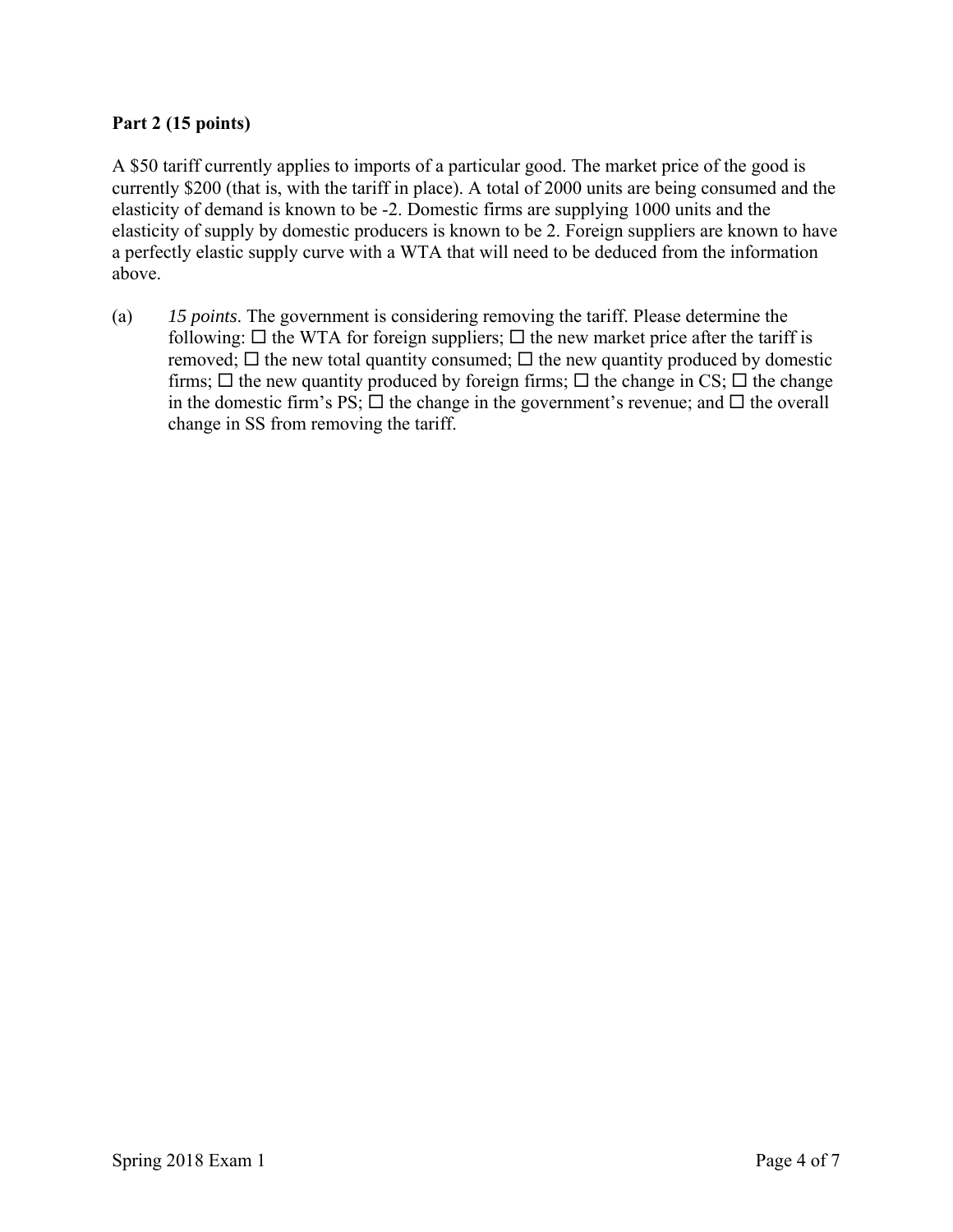# **Part 3 (15 points)**

Suppose that consumption of a good creates a positive externality. The market WTP and WTA curves for the good are given below, as is the MB curve for the externality. Initially there is no tax or subsidy.

 $WTP = 1900 - 5 * Q$  $WTA = 100 + 4 * Q$  $MB_{ext} = 16 + 1 * Q$ 

(a)  $15$  *points.* Please determine:  $\Box$  the initial market equilibrium price and quantity in the absence of a policy;  $\Box$  the efficient quantity;  $\Box$  the efficient buyer and seller prices;  $\Box$ the subsidy rate that would move the market to the efficient equilibrium;  $\Box$  the resulting change in CS;  $\Box$  the change in PS;  $\Box$  the change in government revenue;  $\Box$  the change in the benefits created by the externality; and  $\Box$  the change in SS from the policy.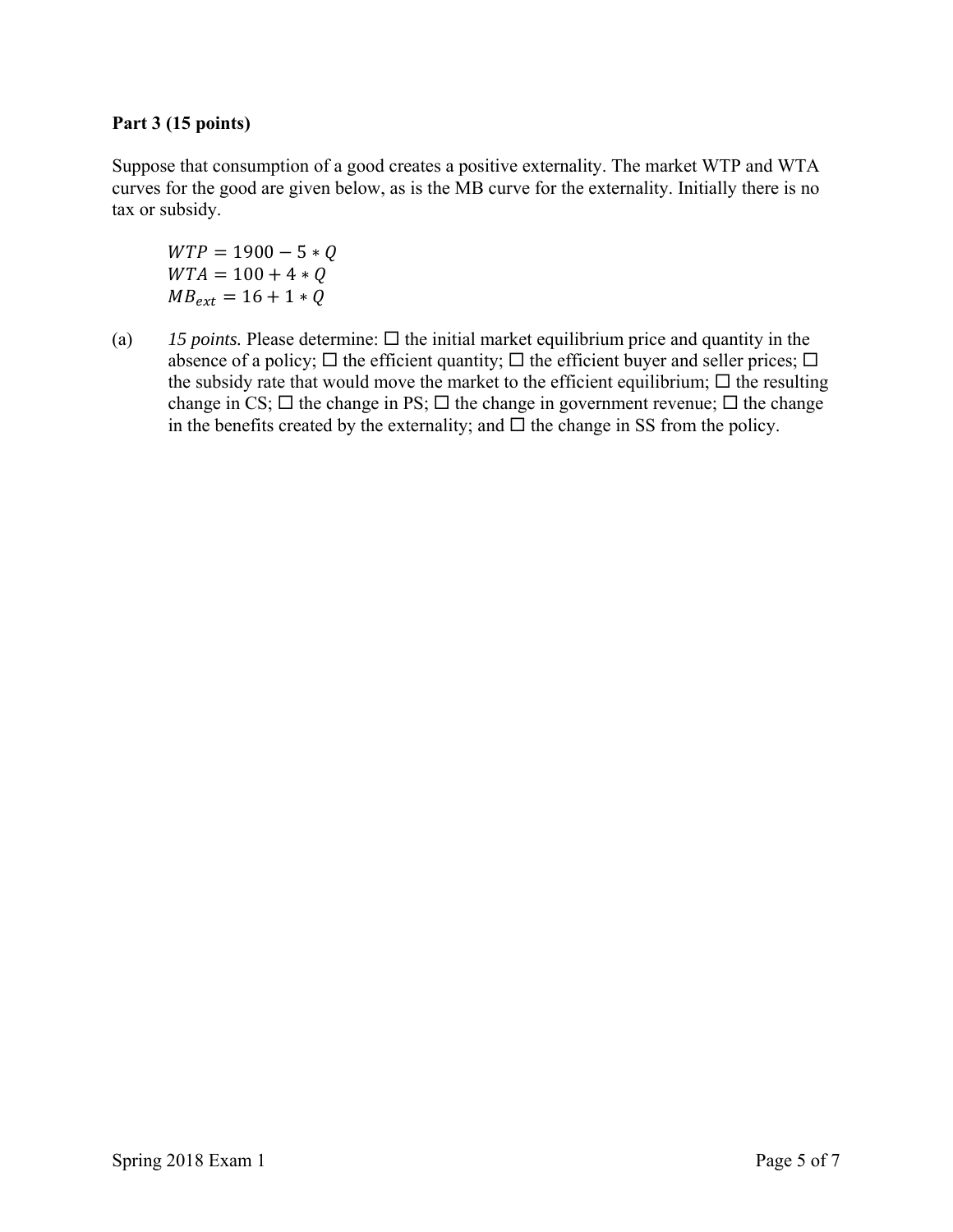# **Part 4 (15 points)**

Until the 1980's airfares in the US were regulated by the federal government. Airlines were allowed to charge a premium (more than their WTA) for tickets on low cost routes (typically between major airports and having large numbers of passengers) in exchange for charging less than their costs on high cost routes (between small airports with few passengers). This question examines that policy.

Suppose an airline during that period serves low (L) and high (H) cost routes and has the initial data given in the table below. The airline is subject to rule and is currently breaking even overall.

| Variable          |         | н         |
|-------------------|---------|-----------|
| Initial Q         | 100,000 | 50,000    |
| Initial P         | \$400   | \$600     |
| WTA               | \$300   | See below |
| Demand elasticity | -05     | $-1.5$    |

(a) 15 points. Please determine:  $\Box$  the airline's extra revenue in the L market;  $\Box$  the value of  $WTA_H$ ;  $\square$  the new quantity in each market if the cross-subsidy policy were eliminated and the airline charged the corresponding  $WTA$  for each market;  $\Box$  the change in CS in each market;  $\Box$  the overall change in SS from eliminating the policy.